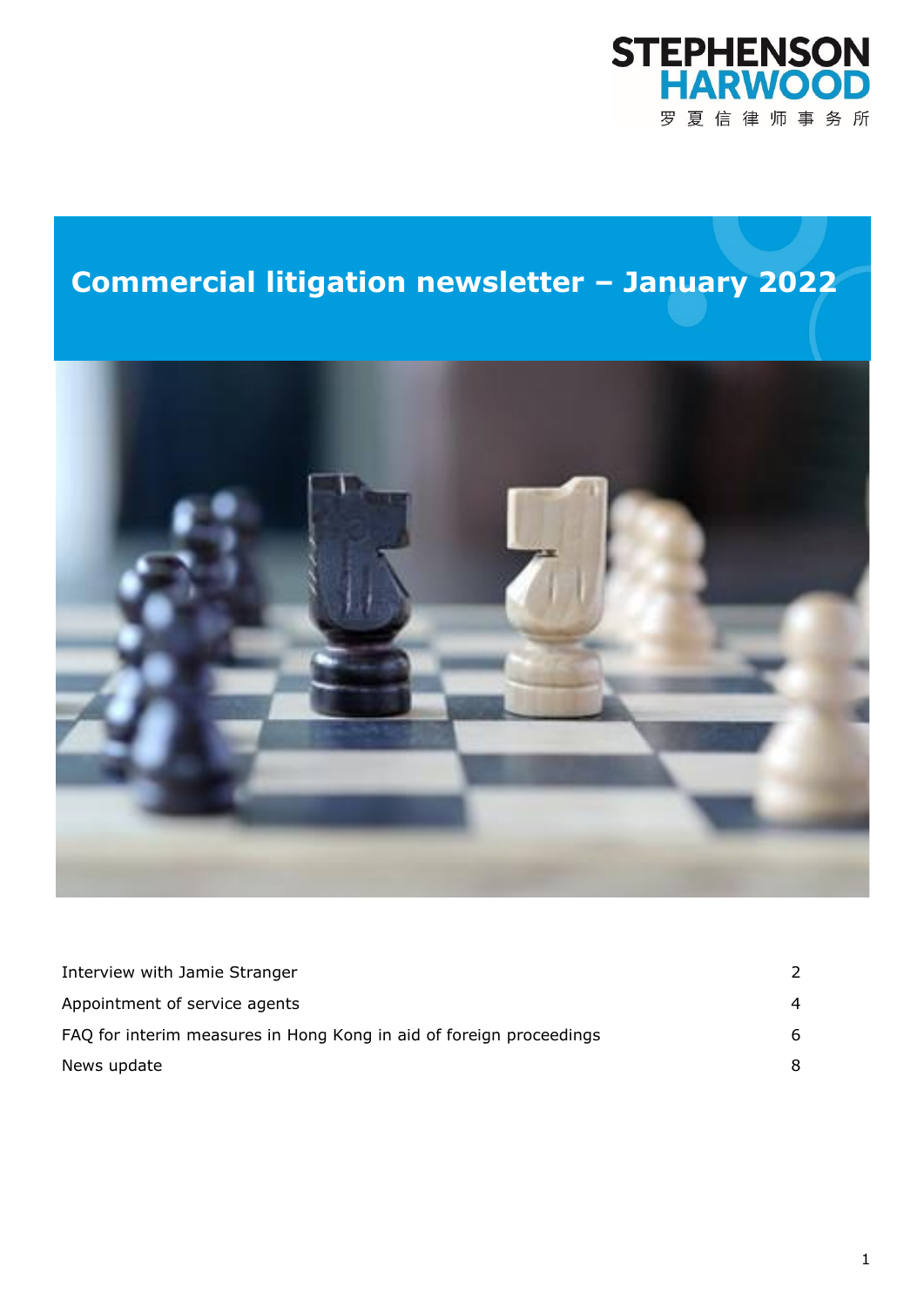## Interview with Jamie Stranger

Jamie Stranger is the Office Managing Partner of Stephenson Harwood's Greater China offices. He heads the Greater China restructuring and insolvency team and acts for liquidators, receivers and bankruptcy trustees in formal insolvency proceedings as well as creditors, debtors and shareholders in corporate restructuring, schemes, buy-outs and other work-out arrangements.

#### **Question 1: How did you spend Christmas this year?**

*I spent Christmas with Amelia and Ella, my two daughters, and a friend of mine who I went to university with, who is the godfather of the girls. We went to Saint-Gervais, a ski town in France. We went to one of our favourite restaurants for Christmas lunch and outdoor thermal hot springs afterwards.*





#### **Question 2: What is your favourite memory at SH?**

*When I was a more junior associate, we had Spring Dinner in a ballroom at Ritz-Carlton and all trainees had to do skits on stage making fun of the partners. One of the trainees, who is currently one of our partners, dressed up as one of the partners in the Intellectual Property team at the time and made fun of her. He was very brave to do that as most people were very scared of her. We laughed a lot.*

#### **Question 3: What is the biggest challenge for a junior lawyer currently?**

*I think the biggest challenge for junior lawyers these days is the rapid transition from "old law" to "new law". To me, "old law" means the usual and traditional way we do things, while "new law" means innovation and disruption. In my view, innovation and disruption in law is not exclusively about technology. It is about having an open mind and thinking laterally with a blank sheet of paper about how we might do things differently. In terms of technology, I think it is a good time to be a junior lawyer as a lot of the mundane work will be replaced by artificial intelligence. As part of our Five-year Strategy, a lot of resources will be poured into innovation. We have an Innovation Team in London from whom we will have to harness the learnings and innovation. SH Hong Kong is going to adapt in the next five years as well and young lawyers will have to be the forefront of that.* 



*The challenge for young lawyers is to position themselves as the transition happens, but it is both a challenge and an opportunity for young lawyers.*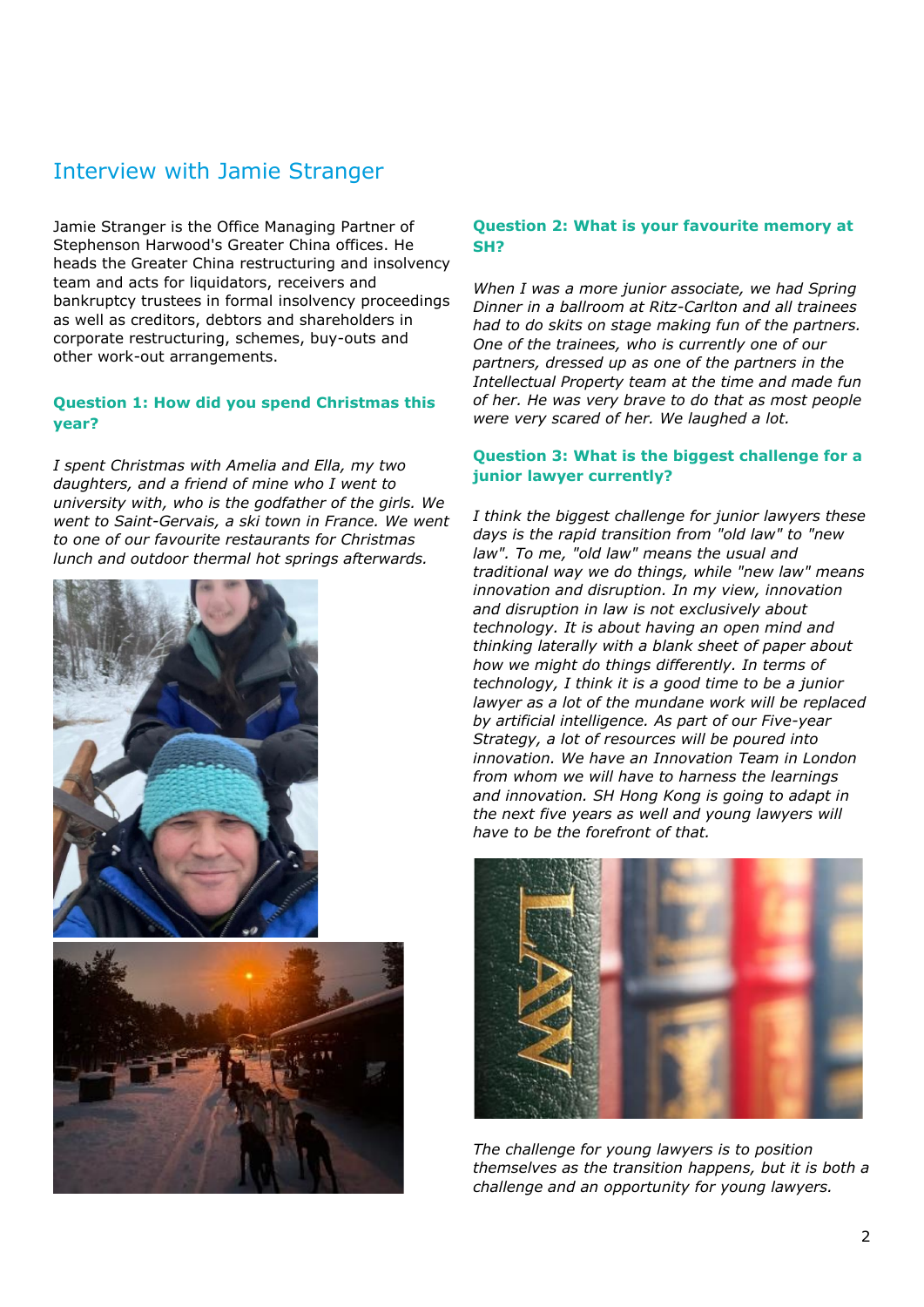*"New law" is coming whether we are ready for it or not and there will be separation in the legal market between those that make it and those that do not.*

#### **Question 4: What is the biggest challenge for you as an Office Managing Partner?**

*The biggest challenge for me is managing people, including partners, business service functions and associates. This also includes managing relationships with other officers and our headquarters. The thing that surprises me the most is how much time it takes to keep everyone on the same path and to be consistent with each other on what we're trying to do. For me, it's the time and demand in managing all those relationships.*

#### **Question 5: How would you describe SH's culture?**

*We have a culture of decency. We treat each other well. There's no real politics in the office.*



#### **Question 6: What is your favourite place in Hong Kong?**

*If you hike at the back of Discovery Bay on a hill called Tiger's Head, you can traverse along the ridge line to the Hong Kong Olympic Trail in Mui Wo. It's about 5 kilometres. It's flat and slightly downhill once you get to the top of Tiger's Head. On the hiking trail, you get to see the views of Hong Kong Island and the airport to your left and on a clear day, Shenzhen to your right. I think that is my favourite place in Hong Kong.*

#### **Question 7: Do you have any new year's resolutions for yourself?**

*I haven't thought of any. I'm not a big fan of making new year's resolutions because I never stick to them.*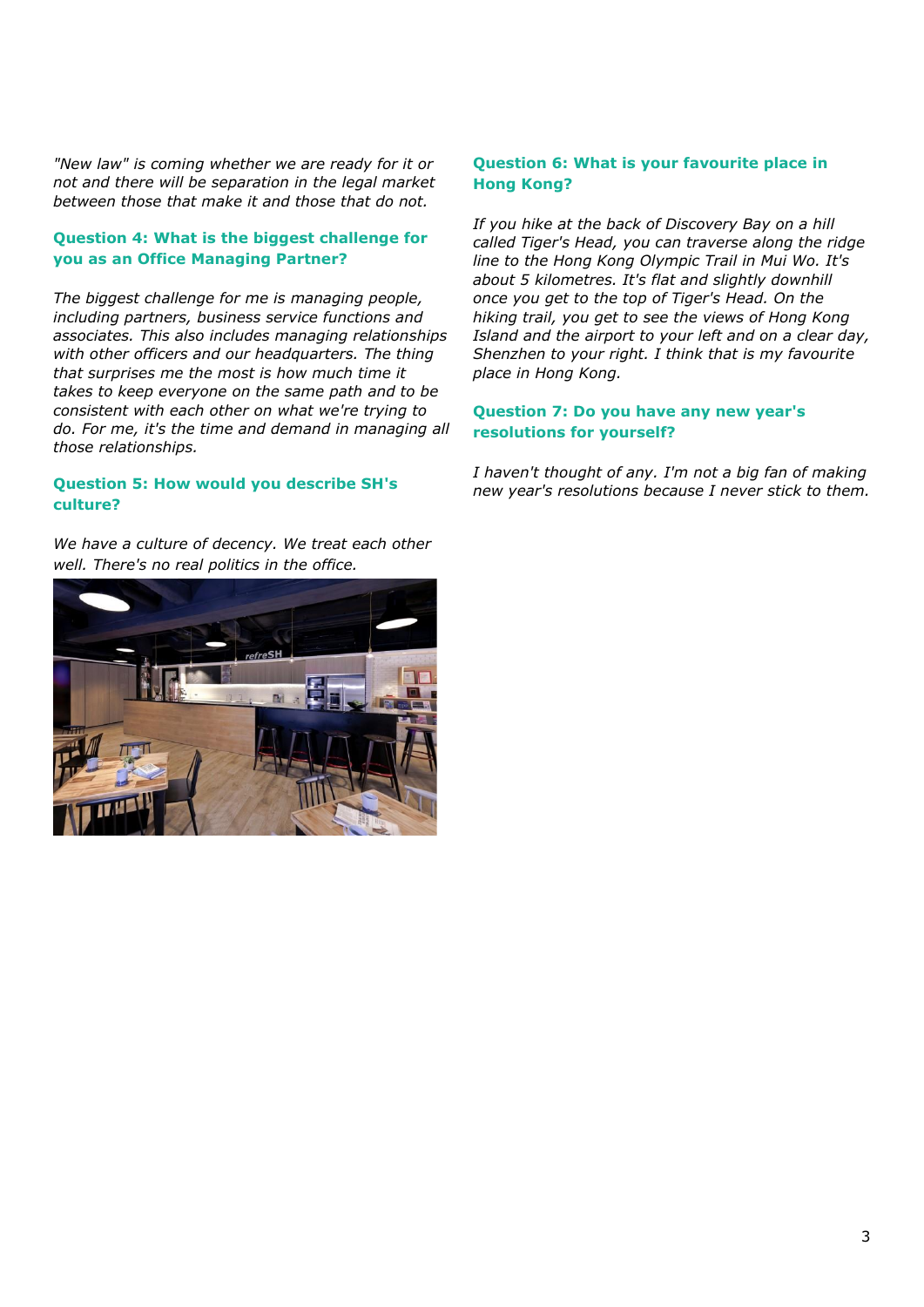## Appointment of service agents

#### **Appointing process agents**

Service of proceedings can be very costly if the party against whom you are seeking to serve is not within the jurisdiction, evading service or cannot be located.

To avoid the troubles in service of proceedings, parties can agree to a process agent clause in their contracts in order to designate an agent to accept service on their behalf in the event that disputes arise. According to Order 10 rule 3 of the Rules of High Court, service in accordance with the process agent clause shall be deemed good service.



However, it is important that the process agent clause is drafted with sufficient clarity in order to avoid disputes as to what constitute good service under the clause.

#### **BOCOM International Holdings Co Ltd v Red Victory Group Ltd and another [2019] HKCFI 1701**

In this case, the process agent clause in question essentially provides that:

- The defendants appoint Dacheng Law Office of Room 1915, 19<sup>th</sup> Floor, COSCO Tower, 183 Queen's Road Central, Hong Kong (Attention: Mr Guo JinKai) to receive service of process in any proceedings in Hong Kong on their behalf;
- Such service shall be deemed completed on delivery to the process agent and failure of the process agent to inform the defendants of

the process will not invalidate the proceedings;

If for any reason the process agent ceases to be able to act as such or no longer has an address in Hong Kong, each of the defendants irrevocably agrees to appoint a substitute process agent reasonably acceptable to the plaintiff, and to deliver to the plaintiff a copy of the new agent's acceptance of that appointment within 5 days.

Prior to the plaintiff's commencement of proceedings, Dacheng Law Office merged with Dentons with the merged firm called "Dentons". The plaintiff therefore issued and served the Writs of Summons on the defendants at Dentons (formerly Dacheng Law Office) at the office address of Denton. However, it is later transpired that Dacheng Law Office did not form part of Dacheng Beijing's global merger with Dentons; and that Dacheng Law Office later changed its name to "Y L Sze & Co" with a "Mr Sze Yeuk Lung, Benedict" as the sole proprietor of the firm. On the other hand, Mr Guo JinKai was practising as a foreign lawyer at a Hong Kong law firm, Patrick Mak & Tse.

The plaintiff therefore amended the Writs and served them to Y L Sze & Co for the attention of "Mr Guo JinKai", as well as on Mr Guo at Patrick Mak & Tse. The defendants did not acknowledge service of the Writs nor file any defence.

The question was who was the process agent of the defendants, namely Mr Guo or Dacheng Law Office.

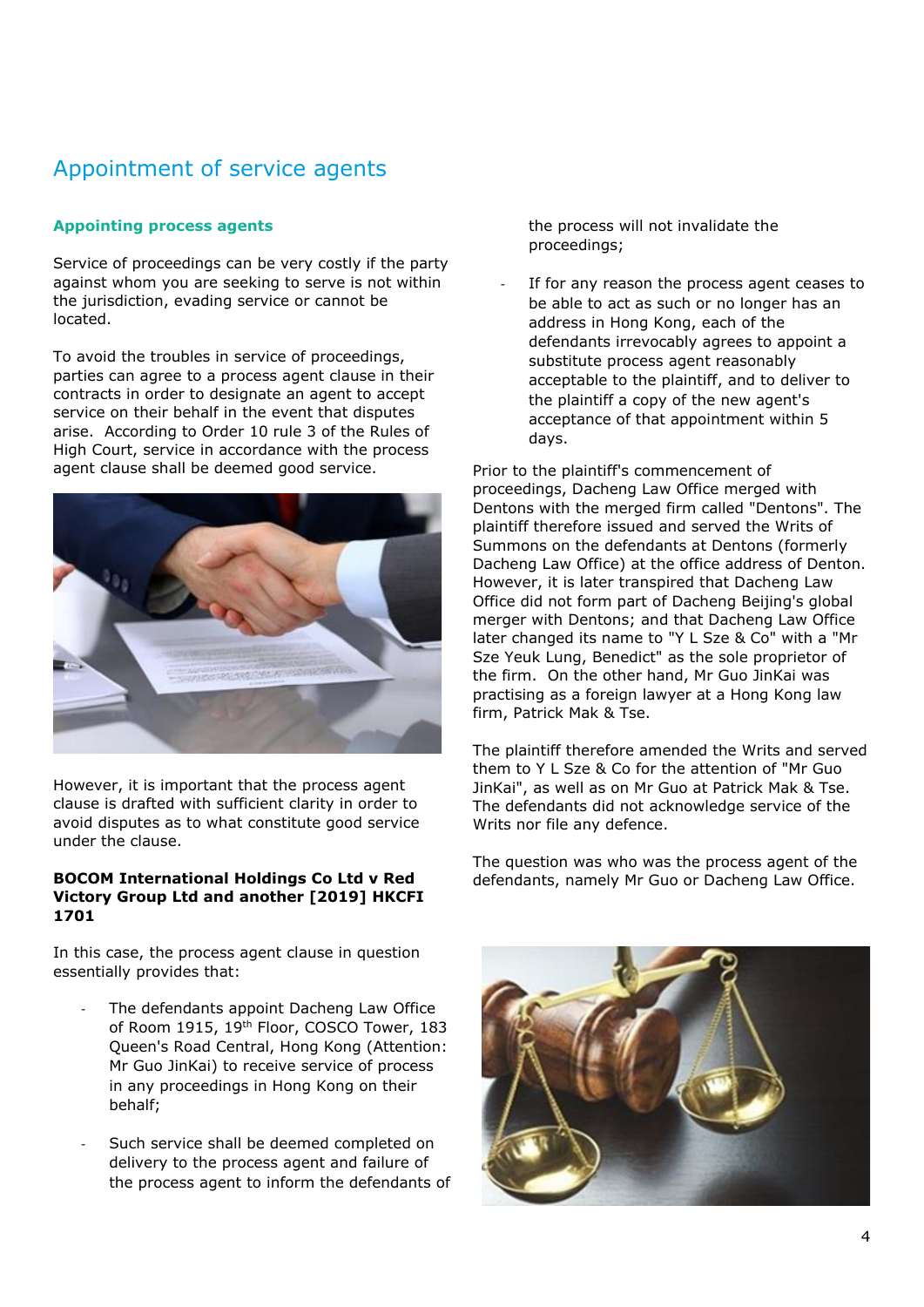The Court held that:

- Mr Guo by himself was not the process agent appointed for the defendants; if this was the case, it would not be necessary for the clause to refer to "Dacheng Law Office". The appointment could be simply "appoints Mr Guo JinKai" as agent for the defendants.
- On the language used in the clause, neither Dacheng Law Office on its own nor Mr Guo on his own was appointed as process agent. The wording clearly stated that the process agent was "Dacheng Law Office of [address] (Attention Mr Guo JinKai)". Hence, it had to be both, i.e. "Dacheng Law Office" with which Mr Guo was working. Such process agent is no longer there available to accept service of legal proceedings for the defendants.
- The defendants should have appointed a substitute process agent according to the clause. It seems that they are in breach of this contractual obligation. However, such

breach would only confer the plaintiff the contractual right to claim damages but would not have the effect of changing the clause.

In the circumstances, the plaintiff's service of the Writs of Summons on the defendants is invalid.

#### **Conclusion**

Careful consideration has to be given as to how parties intend to appoint their process agent (for instance, whether it is an appointment of an individual, or an individual of a specific company/firm), and such intention should be clearly reflected in the wordings of the process agent clause. It is also useful to provide for the requirement to appoint a substitute agent so that the parties can be protected in the event the existing appointed agent ceases to exist for whatever reasons.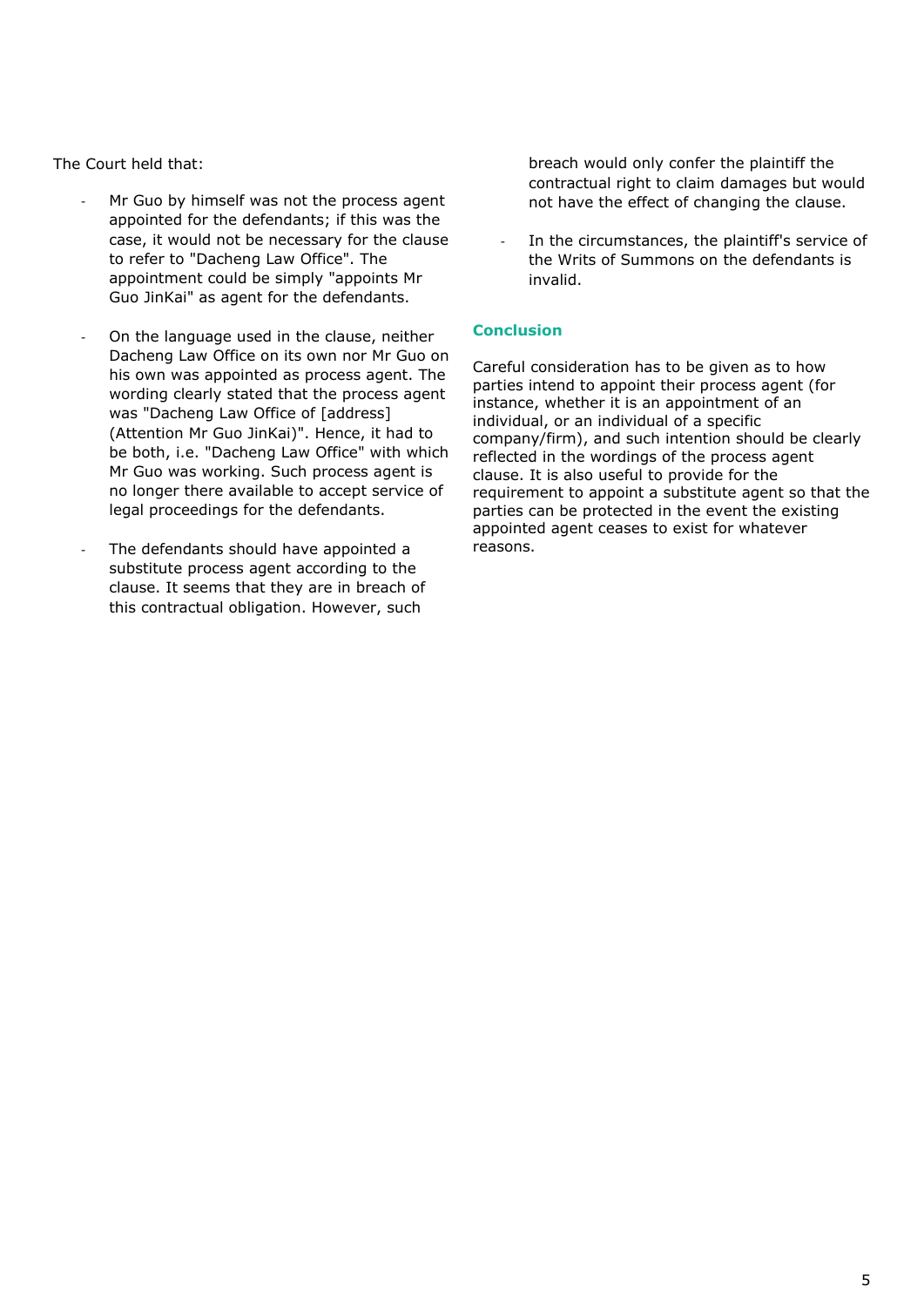## FAQ for interim measures in Hong Kong in aid of foreign proceedings

Our team has recently received a lot of enquiries for obtaining interim measures in Hong Kong in aid of foreign legal or arbitration proceedings. Below is a quick Q&A guide on this topic. If any further explanation and/or details are required, please feel free to contact any member of our team.



- **Q: If I have commenced legal action against a Defendant outside of HK, is there anything I can do to preserve the Defendant's assets in HK?**
- A: Yes.

Generally speaking, under s. 21M of the High Court Ordinance of HK, the Court may appoint a receiver or grant interim reliefs (such as injunction) in aid of proceedings which are commenced outside of HK (including overseas and Mainland proceedings) that may give rise to a judgment which may be enforced in Hong Kong under any Ordinance or at common law. In exercising such power, the HK Court is of the view that such reliefs would facilitate the process of a court outside HK that has primary jurisdiction over such proceedings.

Similarly, under s. 45 of the Arbitration Ordinance, the HK Court may, in relation to any arbitral proceedings which have been or are to be commenced in or outside Hong Kong, grant an interim measure.

#### **Q: If I do not know whether the Defendant has assets in HK, how can I find out?**

A: There are certain asset search agencies which you could engage to locate the

Defendant's assets. However, from our experience, the information that could be retrieved by these agencies may be limited.

Alternatively, you may try to retrieve the information from public domains. For instance:

- Land search could be conducted against a particular property (provided that the address of the property is known) to ascertain its ownership;
- company/director search could be conducted with a view to identify the private companies in which the Defendant holds shares.

There are however information that cannot be obtained through public domains, e.g. bank account information. In this case, you may consider making an application for a discovery order against party(ies) whom you think have information on the Defendant's assets.

#### **Q: What do I need to prove in order to obtain an interim measure under s. 21M in HK?**

- A: The precondition for the HK Court to exercise its jurisdiction under s. 21M is that the judgment given by the foreign court is one that the HK Court may enforce. If this precondition is satisfied, the HK Court will then decide:
	- whether the applicant has a good arguable case in the foreign court; and
	- whether the fact that the HK Court has no jurisdiction on the subject matter (apart from ancillary jurisdiction under s. 21M) would be it unjust or inconvenient to grant the interim measure.

#### **Q: What are the procedures?**

A: An Originating Summons (**"OS"**) (supported by affidavit evidence) should be issued for interim measures to be granted pending determination of the foreign proceedings.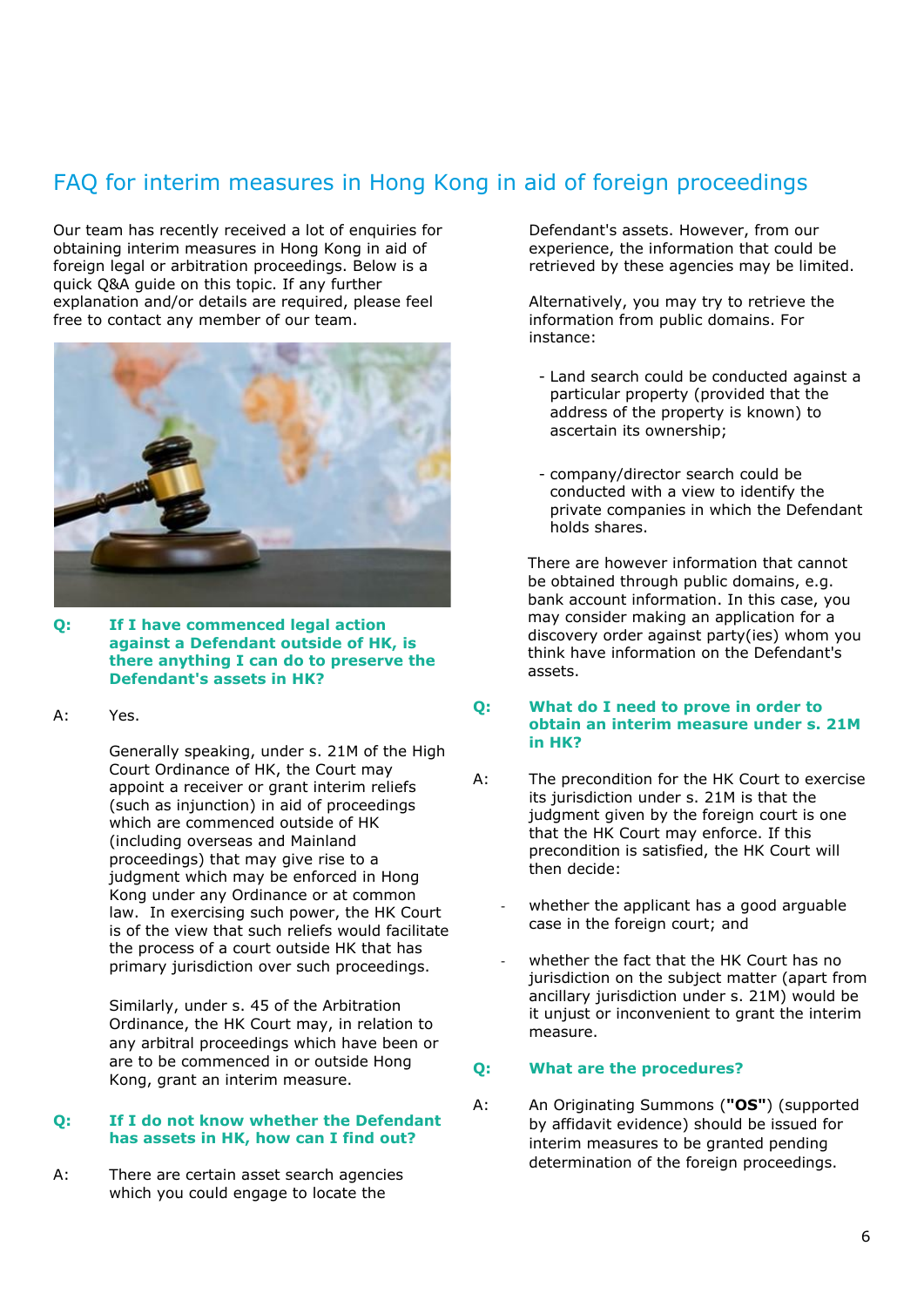However, if the applicant foresees that it may take some time for the OS to be determined, it should issue an additional Summons at the same time of the OS, and ask for "interim interim" measures to be granted pending determination of the OS.

Upon issuance of the Summons, a hearing date would be fixed (normally on Friday). If the applicant is able to satisfy the Court on the matters set out in the above question, the Court is likely to grant the "interim interim" measures at the hearing.

#### **Q: Do I need to instruct Counsel (or barrister) to represent me in the application?**

A: The legal profession in Hong Kong is divided into two streams, namely barristers and solicitors. One of barristers' major expertise is advocacy in Court. We would normally recommend instructing barrister for the application. Depending on the complexity of the case, instructing a Senior Counsel may be necessary.

#### **Q: How long does it take for me to obtain an interim measure?**

A: As explained above, if the Court is satisfied that the applicant has made out a case, it will grant an order for the "interim interim" measures at the hearing of the Summons. The parties will then have time to file evidence and argue on the OS (i.e. whether interim measures should be granted pending determination of the foreign proceedings). The whole process may take 3-6 months.

#### **Q: What is the legal effect of the interim measures?**

A: Usual interim measures include injunction and appointment of a receivers.

> An injunction is appropriate where the Defendant which you are suing in the foreign court has assets within HK. The injunction will restrain the Defendant from disposing of or in any way dealing with his/her assets within HK pending determination of the foreign proceedings, thereby allowing you to take enforcement action against such assets after obtaining a judgment in your favour in the foreign court.

Receivers are usually appointed when Defendant's assets in HK are the subject of the dispute in the foreign proceedings. Receivers are normally independent third parties (usually professionals such as accountants), who would receive the assets in question and to "hold the ring" so that neither parties can get their hands over the assets before determination of their dispute.

#### **Q: If I obtain a judgment in my favour in the foreign court, how can I enforce the judgment in HK?**

A: A foreign judgment may be enforced in HK (1) under statue or (2) at common law.

> The relevant Ordinances are the Foreign Judgments (Reciprocal Enforcement) Ordinance (Cap. 319) and the Mainland Judgments (Reciprocal Enforcement) Ordinance (Cap. 597). If the foreign/Mainland judgment satisfies the requirement under the relevant Ordinances, you may apply for the judgment to be registered under the relevant Ordinances. Once registered, they have the same effect as a HK judgment.

> As to arbitral awards, you will have to obtain leave from the HK Court pursuant to s. 84 (applicable to foreign arbitral awards) or s. 92 (applicable to Mainland arbitral awards) of the Arbitration Ordinance (Cap. 609) to enforce them in HK. If leave is granted, the HK Court may enter judgment in terms of the awards.

> After the foreign/Mainland judgment/award is recognized by the HK Court, it may be enforced by different means (depending on the nature of the assets), including garnishee proceedings, charging order and writ of fi fa.

#### **Q: If I successfully obtain an order for interim measures from the HK Court, can I recover my legal costs?**

A: The general rule is that costs follow the event, i.e. the winning party can get its legal costs, and that costs will be awarded on a party and party basis. If parties cannot agree on costs, taxation proceedings should be commenced for the Court to assess the amount of costs that should be paid by the losing party. From our experience, a winning party will be able to recover around 60-70% of its costs on a party and party basis.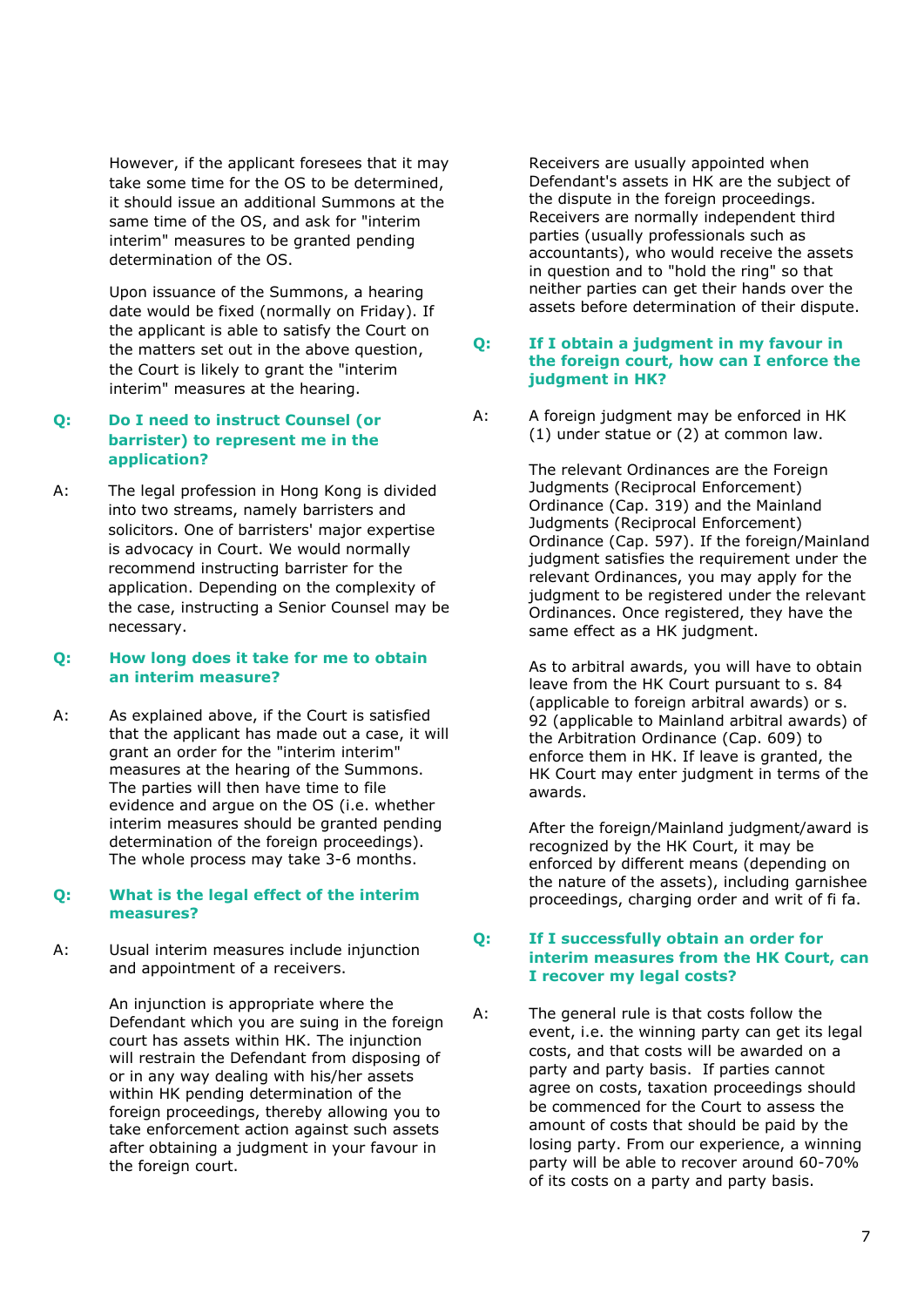## News update

#### **Webinar**

We will be hosting our next commercial litigation webinar in February 2022, with details to follow. Stay tuned and please feel free to contact us if you wish to receive an invitation of the webinar.

Please also contact us if you would like to view our recent commercial litigation webinars:

| <b>Date</b> | <b>Speakers</b>                                                                                                              | Topic                                                                          |
|-------------|------------------------------------------------------------------------------------------------------------------------------|--------------------------------------------------------------------------------|
| 28 January  | (Banking Partner) and<br>KT Fung<br>Emily Li (Senior Litigation Associate)                                                   | Practical advice on debt recovery and credit risk<br>mitigation $*$            |
| 16 December | Stephanie Poon (Senior associate)<br>and Karies Lam (Associate)                                                              | Legal regime for mental incapacitated person<br>and enduring power of attorney |
| 20 October  | Karis Yip (Senior associate,<br>Stephenson Harwood) and<br>Sanjay A. Sakhrani (Barrister-at-<br>law and accredited mediator) | Current employment issues and trends                                           |
| 5 August    | Emily Li (Senior associate,<br>Stephenson Harwood) and<br>Alexander Tang (Counsel of Des<br>Voeux Chambers)                  | Exclusive or non-exclusive jurisdiction clause                                 |

\*This is an exclusive webinar for a particular client. If you also wish to receive any tailor-made webinar, please feel free to contact our Ms Emily Li at Emily.Li@shlegal.com.

#### **Webinar highlights**

#### **10 Highlights for our webinar "Legal regime for mental incapacitated person and enduring power of attorney"**

We thank everyone for all the support of and attendance at our webinar on 16/12/2021. After considering all the questions raised during and after the webinar, we have put together a list of 10 key takeaways relating to our webinar topic. Please be aware that the following are very high level points and you are most welcome to contact our Ms Stephanie Poon at [Stephanie.Poon@shlegal.com](mailto:stephanie.poon@shlegal.com) and Ms Karies Lam at [Karies.Lam@shlegal.com](mailto:Karies.Lam@shlegal.com) for any specific discussions regarding your particular concerns (e.g. tax issues and/or potential claims against attorneys).

- 1. An Enduring Power of Attorney ("**EPA**") only deals with the donor's financial matters, e.g. collection of income or capital, selling of property, expenses etc. It does not deal with the medical treatment and/or personal care of the donor.
- 2. An EPA must be signed before a Hong Kong registered medical practitioner and a Hong Kong solicitor, but "the registered medical practitioner and the solicitor before whom the instrument is signed must each be a person **other than** the person being appointed as the attorney, the spouse of such person or **a person related by blood or marriage to the donor** or the attorney" under section 5(2)(aa) of the Enduring Powers of Attorney Ordinance (Cap. 501) ("**EPAO**").
- 3. An attorney becoming mentally incapacitated is not listed as one of the grounds for revocation of the EPA under section 13 of the EPAO.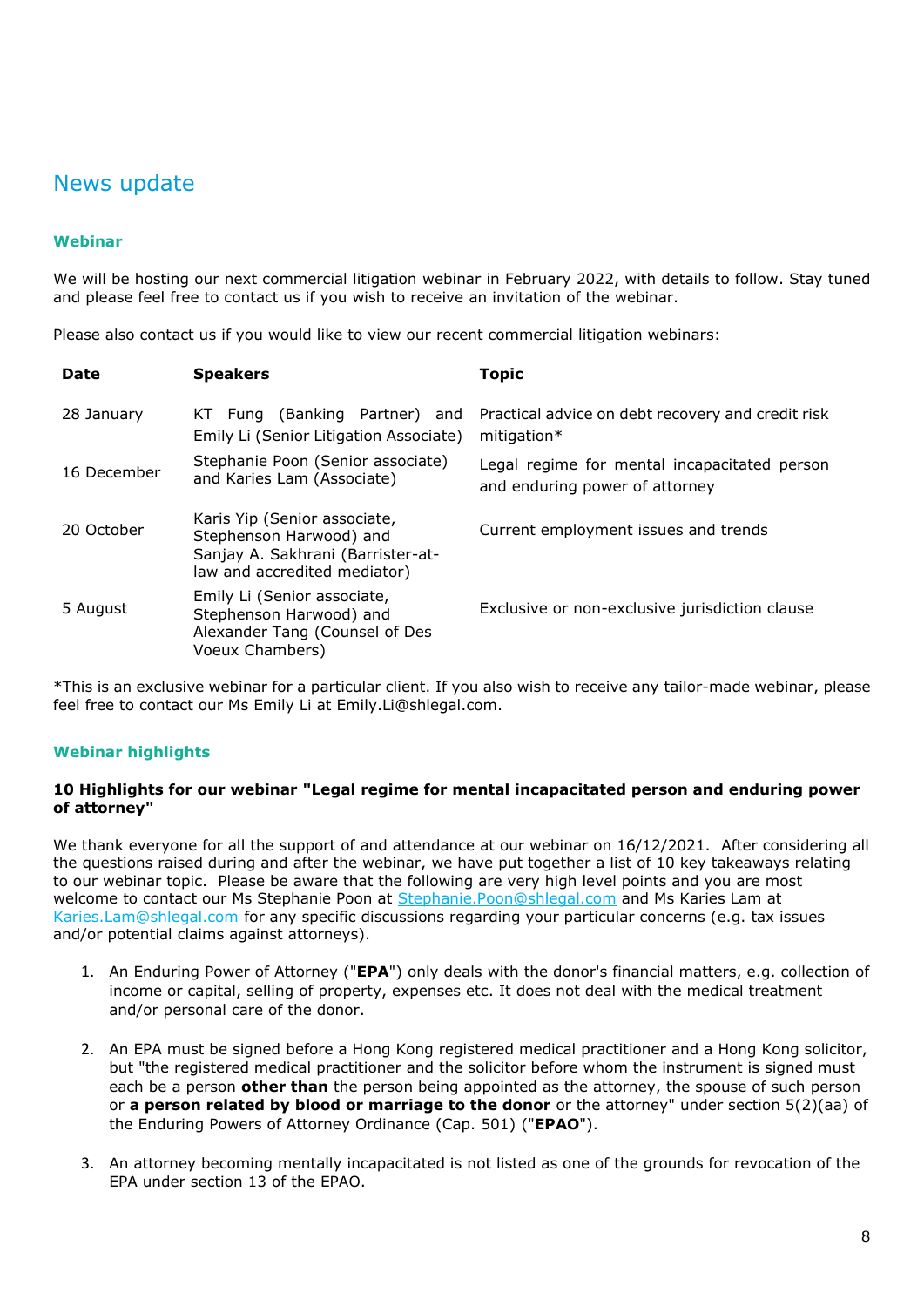- 4. Under section 11(1) of the EPAO, the court may on the application of an interested party revoke an enduring power or varying an enduring power; or if satisfied that the interests of the donor of an enduring power so require it, **remove the attorney**.
- 5. An advance directive, being a statement setting out ones' wishes in relation to personal care and/or medical treatment, would be a good way for people to plan and communicate their wishes in advance (together with an EPA which relates to financial matters).
- 6. An EPA can be registered once it is executed. Alternatively, it could also be registered as and when you believe that the symptoms of mental incapacity are showing and the EPA could be put into use soon.
- 7. The appointment of a committee for a mentally incapacitated person ("**MIP**") may be terminated upon:
	- i. The Court's finding under section 27 of the Mental Health Ordinance that the MIP has regained his/ her mental capacity;
	- ii. The death of the MIP;
	- iii. The death or bankruptcy of the members of the committee; or
	- iv. The making of an order by the Court terminating the appointment.
- 8. For general guidance regarding the duties of a committee, you may refer to [Guidance Note to Persons](https://www.judiciary.hk/doc/en/court_services_facilities/guidance_note.pdf)  [appointed as Committee of Estate of a Mentally Incapacitated Person \(judiciary.hk\).](https://www.judiciary.hk/doc/en/court_services_facilities/guidance_note.pdf)
- 9. Upon the death of the MIP, the assets would forthwith vest into his/her estate and would be administered and/or distributed by the executor pursuant to the terms of the Will (if any) or administer pursuant to the intestate law of Hong Kong (if there is no Will).
- 10. When a committee member of the MIP is adjudged bankrupt, it is suggested that the committee should report to the court and seek for directions. If the sole attorney becomes bankrupt, the EPA will be revoked under section 13(1)(b) of the EPAO.

#### **Recent articles**

| <b>Date</b> | Author     | Title                                                                                  |
|-------------|------------|----------------------------------------------------------------------------------------|
| 9 Nov       | Ian Childs | Hong Kong to end its 'fraud exception rule'                                            |
| 16 July     | Ian Childs | Hong Kong employment law update                                                        |
| 21 June     | Emily Li   | Is an exclusive jurisdiction clause conclusive? (English)<br>排他性管辖权条款是否一锤定音? (Chinese) |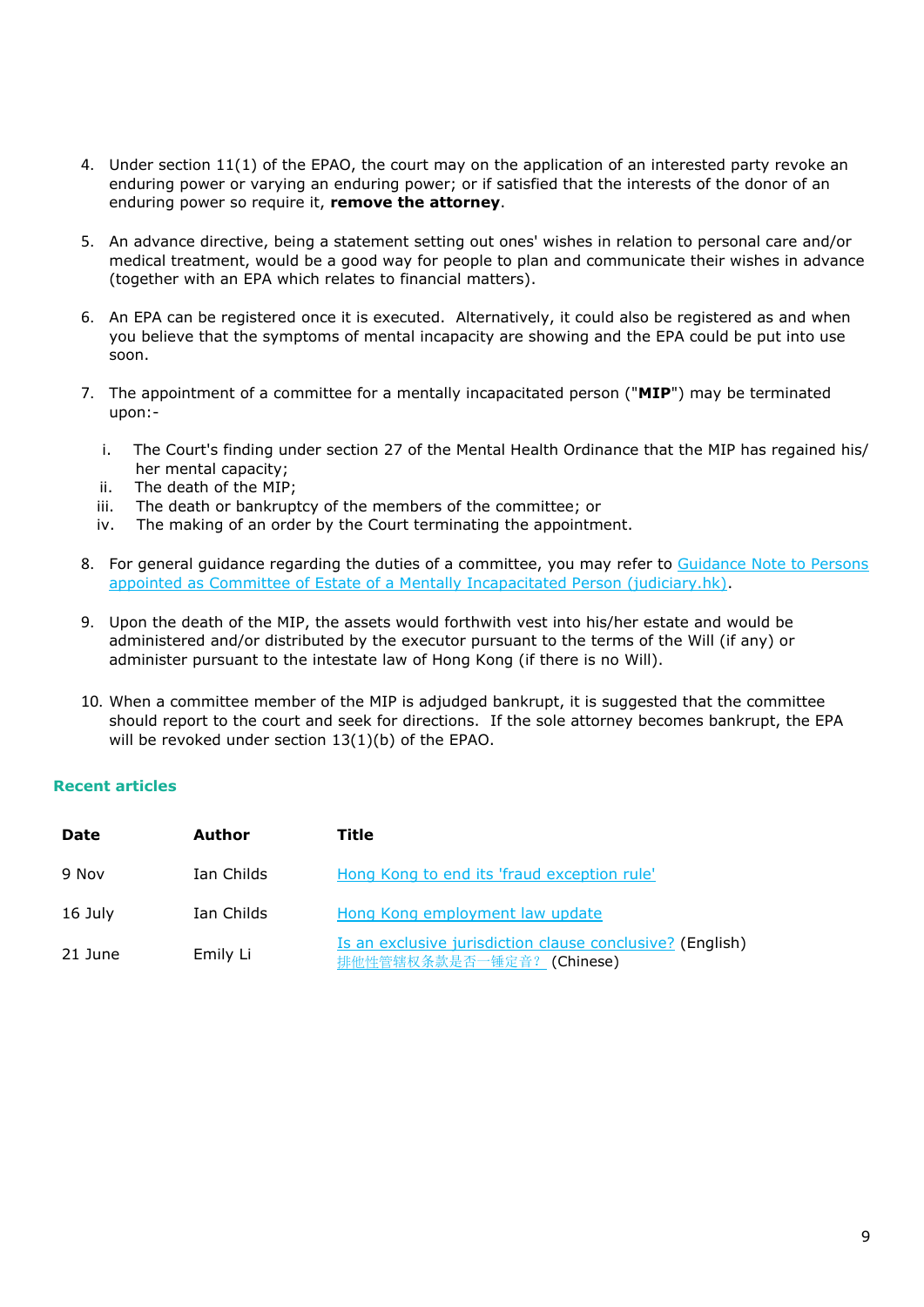#### **Publications**

Ivan Ng and Emily Li have authored the Hong Kong chapter in the latest edition of The Legal 500's Litigation Country Comparative Guide. Ivan and Emily answered a set of country-specific questions to provide an overview of litigation laws and regulations applicable in Hong Kong. Click [here](https://protect-eu.mimecast.com/s/MNfUCJZqNFgQm2KcGNVuw?domain=legal500.com/) to read the chapter.



#### **Corporate and Commercial Disputes Hub**

Please visit the [Stephenson Harwood Corporate and Commercial Disputes Hub](https://www.corporatecommercialdisputes.com/) to see latest updates from our team.